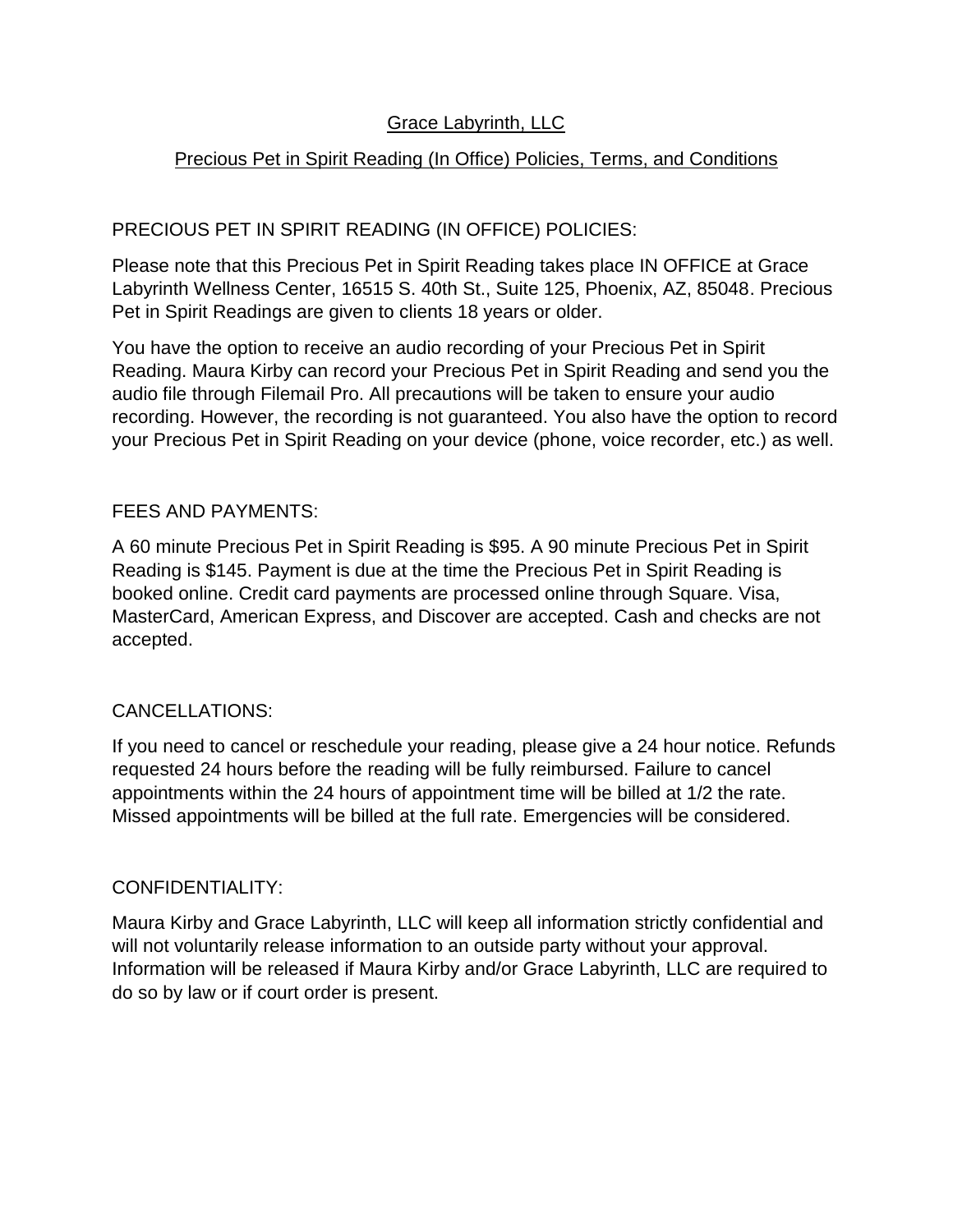#### NONDISCRIMINATION POLICY:

Maura Kirby and Grace Labyrinth, LLC do not discriminate on the basis of age, gender, religion, sexual orientation, color, heritage, race, disability, political beliefs, marital status, or family status.

### PRECIOUS PET IN SPIRIT READINGS VERSUS THERAPY AND MEDICAL CARE:

Precious Pet in Spirit Readings are not therapy, mental health care, or medical treatment. Maura Kirby of Grace Labyrinth, LLC is not a trained psychologist or medical care provider. Precious Pet in Spirit Readings are not meant to be a replacement for medical treatment, psychotherapy, mental health care, treatment for psychological issues, treatment for physical illness, or treatment for substance abuse.

### WAIVER OF LIABILITY:

You are fully accountable for your own physical, mental, emotional, and spiritual wellbeing, as well as your choices, actions, and outcomes. You understand that any information given during a Precious Pet in Spirit Reading is of a spiritual nature. All actions and decisions are made by you and are solely your responsibility. You are responsible for your life outcomes based on your choices. You understand that a Precious Pet in Spirit Reading is not a substitute for legal counsel, financial guidance, medical treatment, psychotherapy, mental health care, treatment for psychological issues, treatment for physical illness, or treatment for substance abuse.

There is no guarantee that the Precious Pet in Spirit Reading will produce certain results. Maura Kirby and Grace Labyrinth, LLC are not liable, not responsible, and not accountable for actions chosen, or not chosen, by you. Maura Kirby and Grace Labyrinth, LLC cannot guarantee a specific outcome. Maura Kirby and Grace Labyrinth, LLC make no claims as to the effects of the Precious Pet in Spirit Reading. Maura Kirby and Grace Labyrinth, LLC do not warrant any results, either inferred or expressed, to be attained.

#### FEEDBACK:

If you feel dissatisfied from the Precious Pet in Spirit Reading or your personal needs are not being fulfilled, please inform Maura Kirby so the reading can be made to better suit your situation.

FOR NEW CLIENT: Emergency Contact\_\_\_\_\_\_\_\_\_\_\_\_\_\_\_\_\_\_\_\_\_\_\_\_\_\_\_\_\_\_\_\_\_\_\_\_

FOR NEW CLIENT: Emergency Contact Phone Number\_\_\_\_\_\_\_\_\_\_\_\_\_\_\_\_\_\_\_\_\_\_\_\_\_\_\_\_\_\_\_\_\_\_